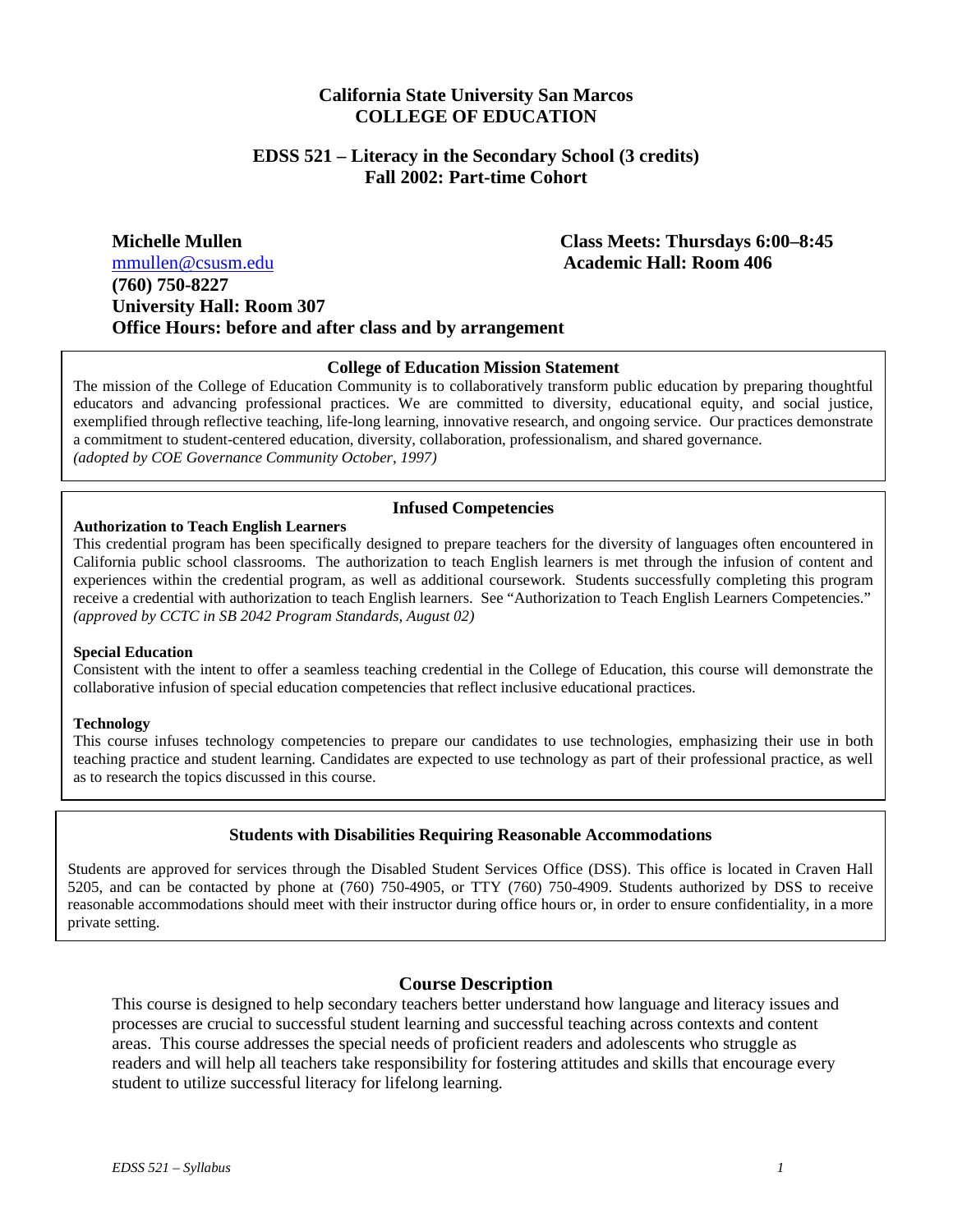# **Course Goals**

## *Credential candidates will:*

- 1. understand the challenges of working with assumptions (personal and systemic) that ascribe literacy "responsibility" to only a few content areas.
- 2. develop a growing awareness of the complexity of literacy acquisition and of defining literacy.
- 3. explain how context and culture affect literacy development.
- 4. scaffold reading and writing activities so that students of varied literacy backgrounds and skill levels have access to a variety of texts.
- 5. use a wide variety of strategies to help all students access content-area texts.
- 6. know SDAIE and apply its strategies effectively/appropriately in designing lessons.
- 7. integrate literacy activities (including technology-based activities) in the content area to facilitate students' learning content knowledge while also growing as readers and writers.
- 8. develop methods for diagnosing students' literacy skills in the context of their content area.
- 9. assess the appropriateness of reading materials for students in their content area.

## **Teacher Performance Expectation Competencies**

This course is designed to help teachers seeking the Single Subject Credential to develop the skills, knowledge, and attitudes necessary to assist schools and districts in implementing an effective program for all students. The successful candidate will be able to merge theory and practice in order to realize a comprehensive and extensive educational program for all students. The following TPE's are addressed in this course:

## **Primary Emphasis**

TPE 4 - Making Content Accessible TPE 6c - Developmentally Appropriate Practices in Grades 9 -12 TPE 6d - Developmentally Appropriate Practices for Special Education

#### **Secondary Emphasis:**

TPE 1b - Subject Specific Pedagogical Skills

- TPE 2 Monitoring Student Learning During Instruction
- TPE 3 Interpretation and Use of Assessments
- TPE 5 Student Engagment
- TPE 7 Teaching English Language Learners
- TPE 8 Learning about Students
- TPE 9 Instructional Planning
- TPE 11 Social Environment
- TPE 12 Professional, Legal, and Ethical Obligation
- TPE 14 Educational Technology
- TPE 15 Social Justice and Equity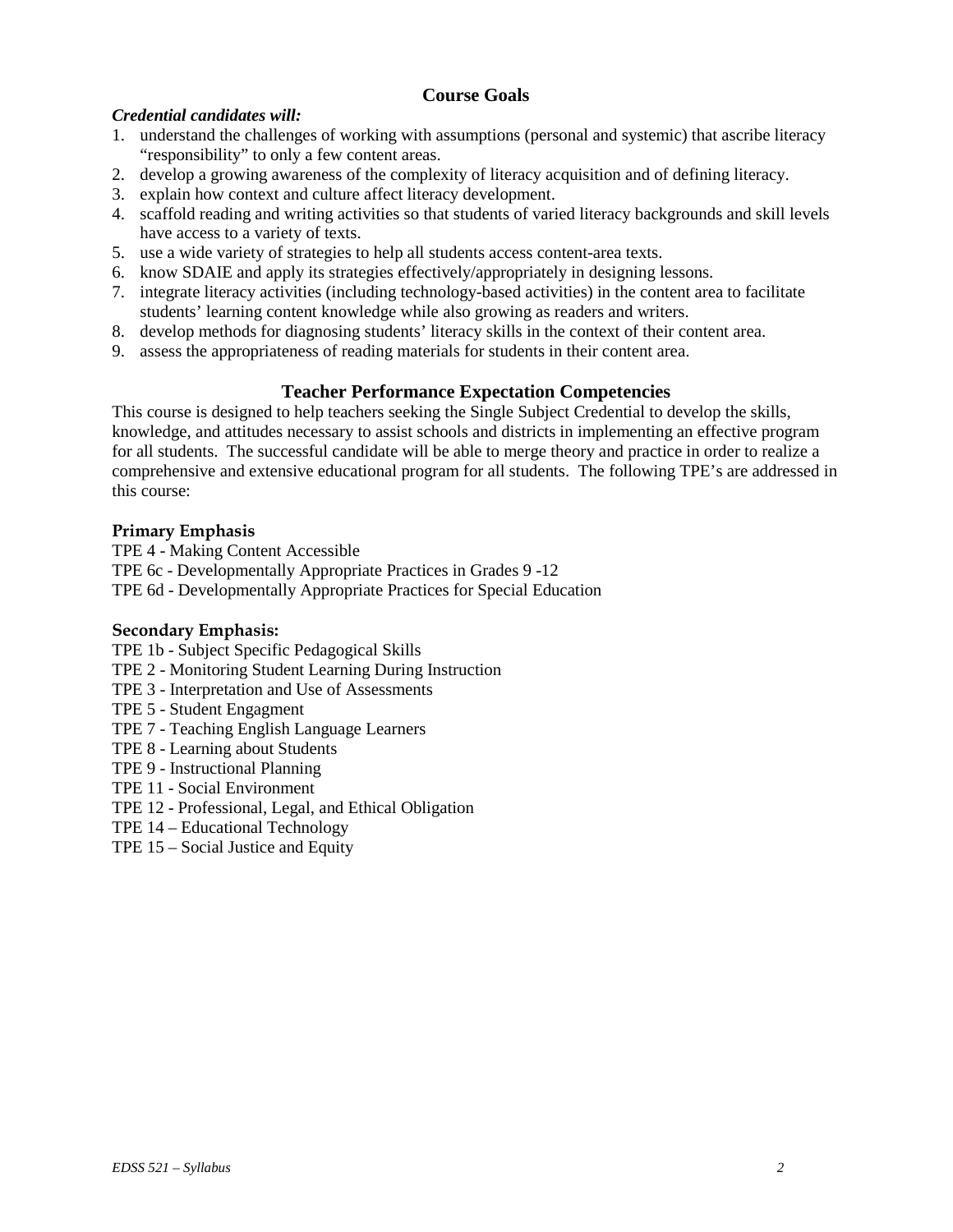# **AUTHORIZATION TO TEACH ENGLISH LEARNERS COMPETENCIES**

| PART 1:                                                                                                                                                | PART 2:                                                                                                                     | PART 3:                                                                                                |  |
|--------------------------------------------------------------------------------------------------------------------------------------------------------|-----------------------------------------------------------------------------------------------------------------------------|--------------------------------------------------------------------------------------------------------|--|
| <b>LANGUAGE STRUCTURE</b>                                                                                                                              | <b>METHODOLOGY OF BILINGUAL</b>                                                                                             | <b>CULTURE AND</b>                                                                                     |  |
| AND FIRST- AND SECOND-                                                                                                                                 | <b>ENGLISH LANGUAGE</b>                                                                                                     | <b>CULTURAL DIVERSITY</b>                                                                              |  |
| <b>LANGUAGE</b>                                                                                                                                        | DEVELOPMENT, AND CONTENT                                                                                                    |                                                                                                        |  |
| <b>DEVELOPMENT</b>                                                                                                                                     | <b>INSTRUCTION</b>                                                                                                          |                                                                                                        |  |
| I. Language Structure and Use:                                                                                                                         | <b>I. Theories and Methods of Bilingual</b>                                                                                 | <b>I. The Nature of Culture</b>                                                                        |  |
| <b>Universals</b> and                                                                                                                                  | <b>Education</b>                                                                                                            |                                                                                                        |  |
| Differences (including the                                                                                                                             |                                                                                                                             |                                                                                                        |  |
| structure of English)                                                                                                                                  |                                                                                                                             |                                                                                                        |  |
| A. The sound systems of language<br>(phonology)                                                                                                        | A. Foundations                                                                                                              | A. Definitions of culture                                                                              |  |
| <b>B.</b> Word formation (morphology)                                                                                                                  | B. Organizational models: What works for<br>whom?                                                                           | <b>B.</b> Perceptions of culture                                                                       |  |
| C. Syntax                                                                                                                                              | C. Instructional strategies                                                                                                 | C. Intragroup differences (e.g.,<br>ethnicity, race, generations, and<br>micro-cultures)               |  |
| D. Word meaning (semantics)                                                                                                                            | II. Theories and Methods for Instruction<br><b>In and Through English</b>                                                   | D. Physical geography and its<br>effects on culture                                                    |  |
|                                                                                                                                                        | Teacher delivery for both English<br>A.                                                                                     |                                                                                                        |  |
| E. Language in context                                                                                                                                 | language<br>development<br>and<br>content<br>instruction                                                                    | E. Cultural congruence                                                                                 |  |
| <b>F.</b> Written discourse                                                                                                                            | Approaches with a focus on English<br><b>B.</b><br>language development                                                     | <b>II. Manifestations of Culture:</b><br><b>Learning About Students</b>                                |  |
| G. Oral discourse                                                                                                                                      | C. Approaches with a focus on content area<br>instruction (specially designed academic<br>instruction delivered in English) | A. What teachers should learn<br>about their students                                                  |  |
| H. Nonverbal communication                                                                                                                             | D. Working with paraprofessionals                                                                                           | <b>B.</b> How teachers can learn about<br>Their students                                               |  |
| II. Theories and Factors in First-<br>and Second-<br><b>Language Development</b>                                                                       | <b>III.</b> Language and Content Area<br><b>Assessment</b>                                                                  | C. How teachers can use what they<br>learn about their students<br>(culturally-responsive<br>pedagogy) |  |
| A. Historical and current theories and<br>models of language analysis that<br>implications<br>for second-<br>have<br>language development and pedagogy | A. Purpose                                                                                                                  | <b>III. Cultural Contact</b>                                                                           |  |
| <b>B.</b> Psychological factors affecting<br>first- and second-language<br>development                                                                 | <b>B.</b> Methods                                                                                                           | A. Concepts of cultural contact                                                                        |  |
| C. Socio-cultural factors affecting<br>first- and second-language<br>development                                                                       | C. State mandates                                                                                                           | <b>B.</b> Stages of individual cultural<br>contact                                                     |  |
| D. Pedagogical factors affecting first-<br>and second-language development                                                                             | <b>D.</b> Limitations of assessment                                                                                         | C. The dynamics of prejudice                                                                           |  |
| E. Political factors affecting first- and<br>second-language development                                                                               | E. Technical concepts                                                                                                       | D. Strategies for conflict resolution                                                                  |  |

## **Required Texts**

Lenski, Susan Davis, Wham, Mary Ann, Johns, Jerry L. (1999). *Reading & Learning Strategies for Middle & High School Students.* Dubuque, IA: Kendall/Hunt. (RL)

Walter, Teresa (1996). *Amazing English!* Addison-Wesley. (AE)

Zinsser, William. (1988). *Writing to Learn*. New York: Harper & Row, Publishers (WTL)

Any textbook that is used to teach your content area to middle or high school students. Check your school sites, teacher friends, student friends, etc. for borrowing rights. Let the instructor know if you are having trouble finding a textbook.

The *Successful Inclusive Teaching* book by Joyce Choate will also be used (from your EDSS 511 class).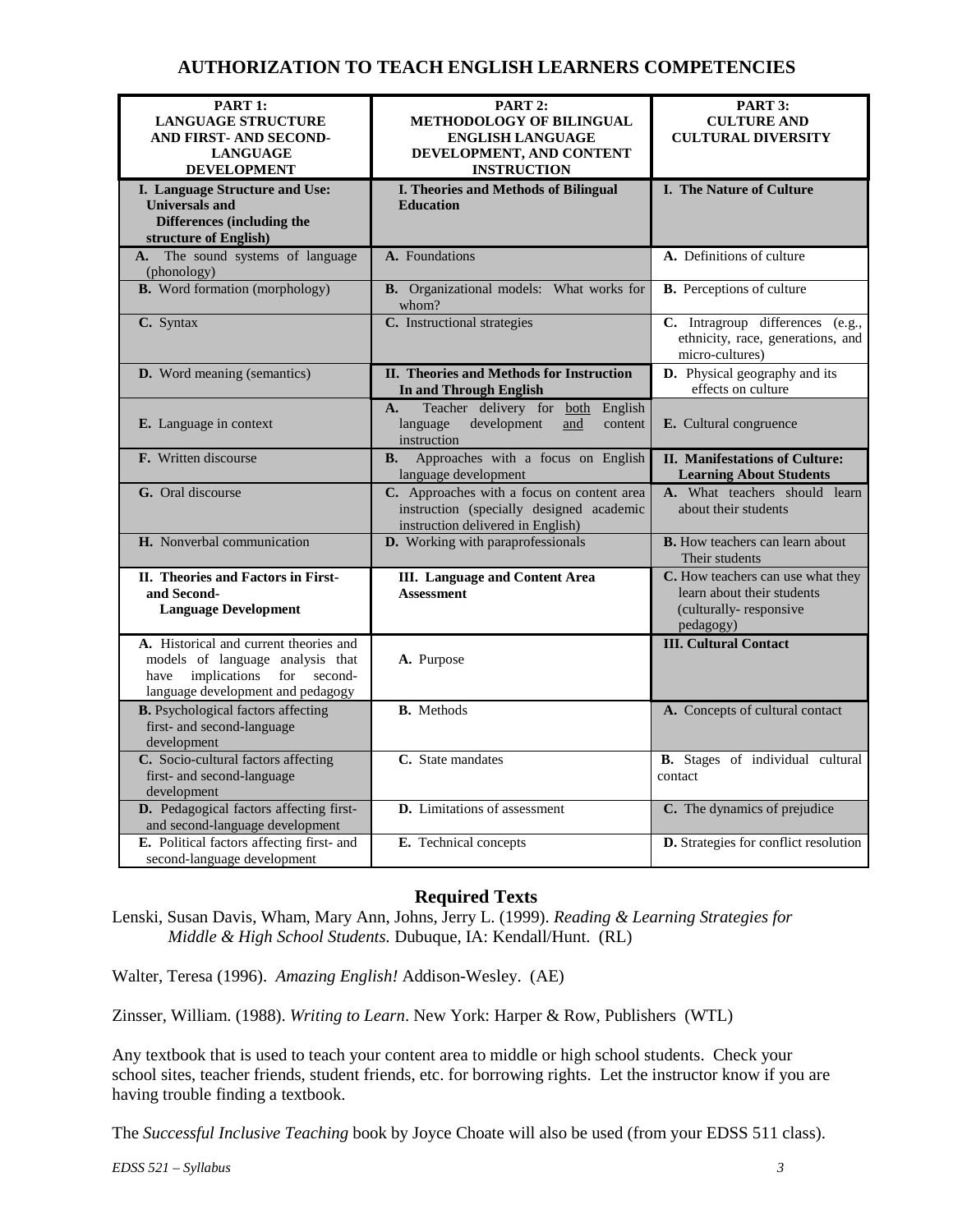#### **Other Texts You Might Find Useful (Ask for ordering information)**

- Allen, Janet. (1999). *Words, Words, Words: Teaching Vocabulary in Grades 4-12.* York, Maine: Stenhouse Publishers
- California Dept. of Education (2000). *Strategic Teaching and Learning: Standards-Based Instruction to Promote Content Literacy in Grades 4-12*.
- Herrell, Adrienne L. (2000). *Fifty Strategies for Teaching English Language Learners.* New Jersey: Prentice-Hall, Inc.
- Schoenbach, Ruth, et.al. (1999). *Reading for Understanding: A Guide to Improving Reading in Middle and High School Classrooms.* San Francisco: Jossey-Bass.

#### **Assignments**

- **Class Preparation and Participation**: Critical, engaged discussion will make this a richer class for all of us. In preparation for that kind of thoughtful discourse, you will be responsible for reading and responding to a variety of texts. You will respond in any of the following ways: maintaining an interactive journal (you'd do this throughout your reading); writing a double entry journal; creating a graphic organizer or visual with a narrative statement; or using another approach assigned in class. Remember the goals for any response method you choose: to help you better contemplate, organize, and understand your reading, and to be prepared for thoughtful discussion. **These will be due with each article/excerpt assigned—see calendar.** Please keep all your reading responses together in your notebook or in a journal, etc. You will also be responsible for a variety of informal in-class presentations. Come to class prepared to participate.
- **Strategy Presentations**: With a partner or small group, you will be responsible for developing and presenting/modeling writing and reading strategies to your colleagues, demonstrating their use in your particular content area. The strategies will come from our texts but you will need to put them in the context of your content area.
- **Literacy Case Study:** You will receive a separate handout on this assignment. The case study involves your shadowing, interviewing, and gathering work samples from an adolescent. You will identify his/her reading and writing processes, make observations about their instructional needs, and reflect on the implications for your teaching. This will be a written report. (Critical Assessment Task)
- **Reflective Papers/Table**: You will write two informal papers, one at the beginning of class that is a literacy autobiography, and one at the end of class which is a "connections" paper. You will also create a website table. The literacy autobiography will be a chance for you to reflect upon and consider the implications of your own literacy history. The connections paper will be a chance for you to reflect on your learning over the semester and to put the pieces together in terms of how you'll structure your future classes with a literacy component. This is also the place where you will discuss your progress toward meeting the course goals. For the website table, you will evaluate a series of websites—both professional and those you would use in your content-area classes—and create a summary table that synthesizes your findings and offers suggestions for how you might use the site. We will discuss all of these further in class.
- **Sample Lesson Plans**: You will be responsible for completing two lesson plans demonstrating your ability to integrate literacy strategies and SDAIE into your content area. The goal is for you to develop lessons you might also use in your methods course and in your future student teaching. (Critical Assessment Task)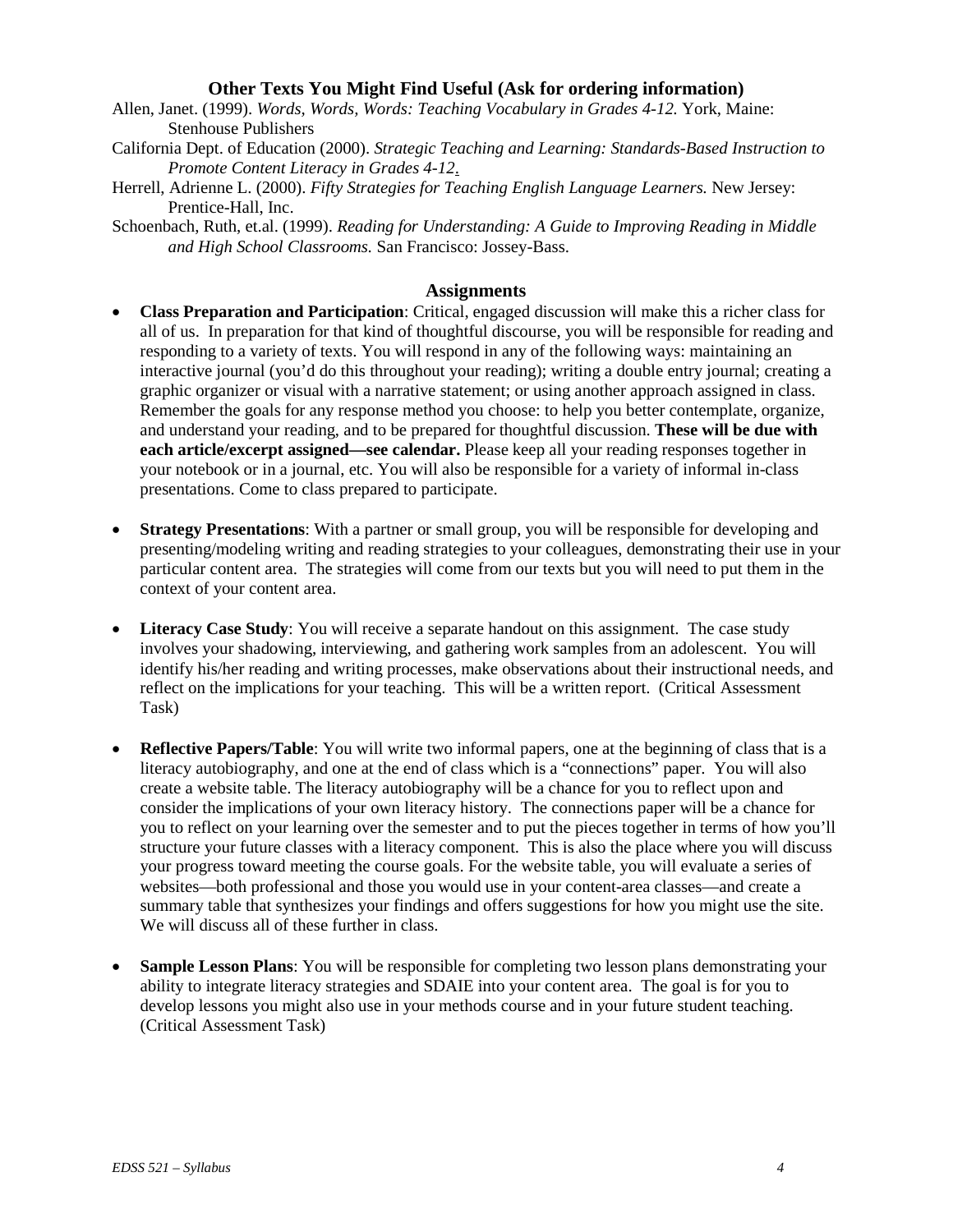# **Grading Rubric for EDSS 521**

#### **"A" students:**

- 1. demonstrate serious commitment to their learning, making full use of the learning opportunities available to them and searching out the implications of their learning for future use.
- 2. complete all assignments thoroughly, thoughtfully, and professionally, receiving 3.7 4 average on all assignments.
- 3. make insightful connections between all assignments and their developing overall understanding of literacy and its effects on student learning in their content area; they continually question and examine assumptions in a genuine spirit of inquiry.
- 4. show high level achievement of course goals.
- 5. always collaborate with their colleagues in professional and productive ways, enhancing each participant's learning.
- 6. consistently complete all class preparation work and are ready to engage in thoughtful discourse.
- 7. demonstrate responsibility to meeting attendance requirements (miss fewer than 2 classes) (see syllabus).

#### **"B" students:**

- 1. simply comply with the course requirements and expectations.
- 2. complete all assignments, usually thoroughly, thoughtfully, and professionally, receiving 2.7 –3.6 average on all assignments.
- 3. usually connect assignments to their developing overall understanding of literacy and its effects on student learning, especially within their content areas; may be satisfied with "accepting" their learning as it's "received" without examining, very deeply, their and others' assumptions or seeking a deeper understanding of the implications.
- 4. show reasonable achievement of course goals.
- 5. generally collaborate with their colleagues in professional and productive ways, enhancing each participant's learning.
- 6. complete most class preparation work and are ready to engage in thoughtful discourse
- 7. demonstrate responsibility to meeting the attendance requirements (miss fewer than three classes) (see syllabus).

#### **"C" students:**

- 1. demonstrate an inconsistent level of compliance to course requirements and expectations.
- 2. complete all assignments but with limited thoroughness, thoughtfulness, and/or professionalism, receiving  $1.7 - 2.6$  average on all assignments.
- 3. make limited connections between assignments and their developing overall understanding of literacy and its effects on student learning; may not be open to examining assumptions or implications and might actually "dismiss" the role of building students' literacy skills within their content areas.
- 4. attempt but show limited progress in achieving course goals.
- 5. collaborate with their colleagues in ways that are not always professional or productive; participant's may be distracted from learning.
- 6. complete some class preparation work and are generally under-prepared to engage in thoughtful discourse
- 7. meet the minimum attendance requirements (see syllabus).

**"D" or "F" students** fail to meet the minimum requirements of a "C." The specific grade will be determined based on rate of assignment completion, attendance, etc.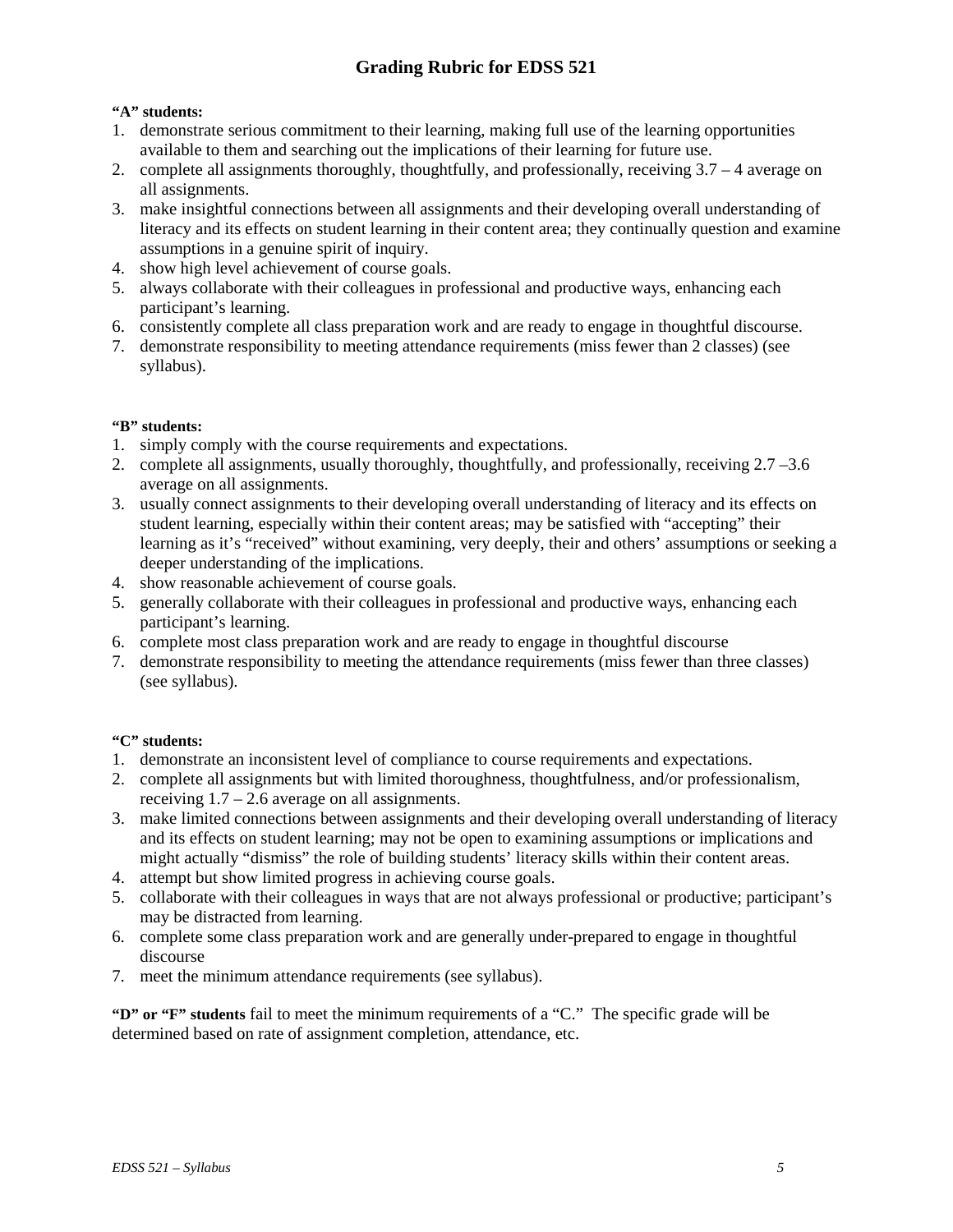## **GRADING NOTES**

- $\triangleright$  Students must meet the attendance requirements to be eligible for the grade described. It is a "prerequisite" for earning a particular grade.
- Students falling in between grade levels will earn  $a + or at$  the instructor's discretion, depending on where they meet the criteria most fully.
- $\triangleright$  In order to receive a California State Teaching Credential, you must maintain a B average in your College of Education classes and receive no lower than a C+ in any one course. A grade lower than a C+ indicates serious concern about a student's readiness for a teaching credential—significant concerns exist about his/her quality of learning, quality of work, etc. If you are concerned about meeting this requirement at any time, you should talk with your instructor immediately.

Teacher education is a professional preparation program. Students will be expected to adhere to standards of dependability, academic honesty and integrity, confidentiality, and writing achievement. Because it is important for teachers to be able to effectively communicate their ideas to students, colleagues, parents, and administrators, writing that is original, clear and error-free is a priority in the College of Education. All ideas/material that are borrowed from other sources must have appropriate references to the original sources. Any quoted material should give credit to the source and be punctuated with quotation marks.

#### **Attendance**

Due to the dynamic and interactive nature of course in the COE, all students are expected to attend all classes and participate actively. At a minimum, students must attend more than 80% of class time, or s/he may not receive a passing grade for the course at the discretion of the instructor. If two class sessions are missed, or if the student is late (or leaves early) more than three sessions, s/he cannot receive a grade of "A". If three class sessions are missed, the highest possible grade that can be earned is a "C+". If extenuating circumstances occur, the student should contact the instructor as soon as possible to make appropriate arrangements.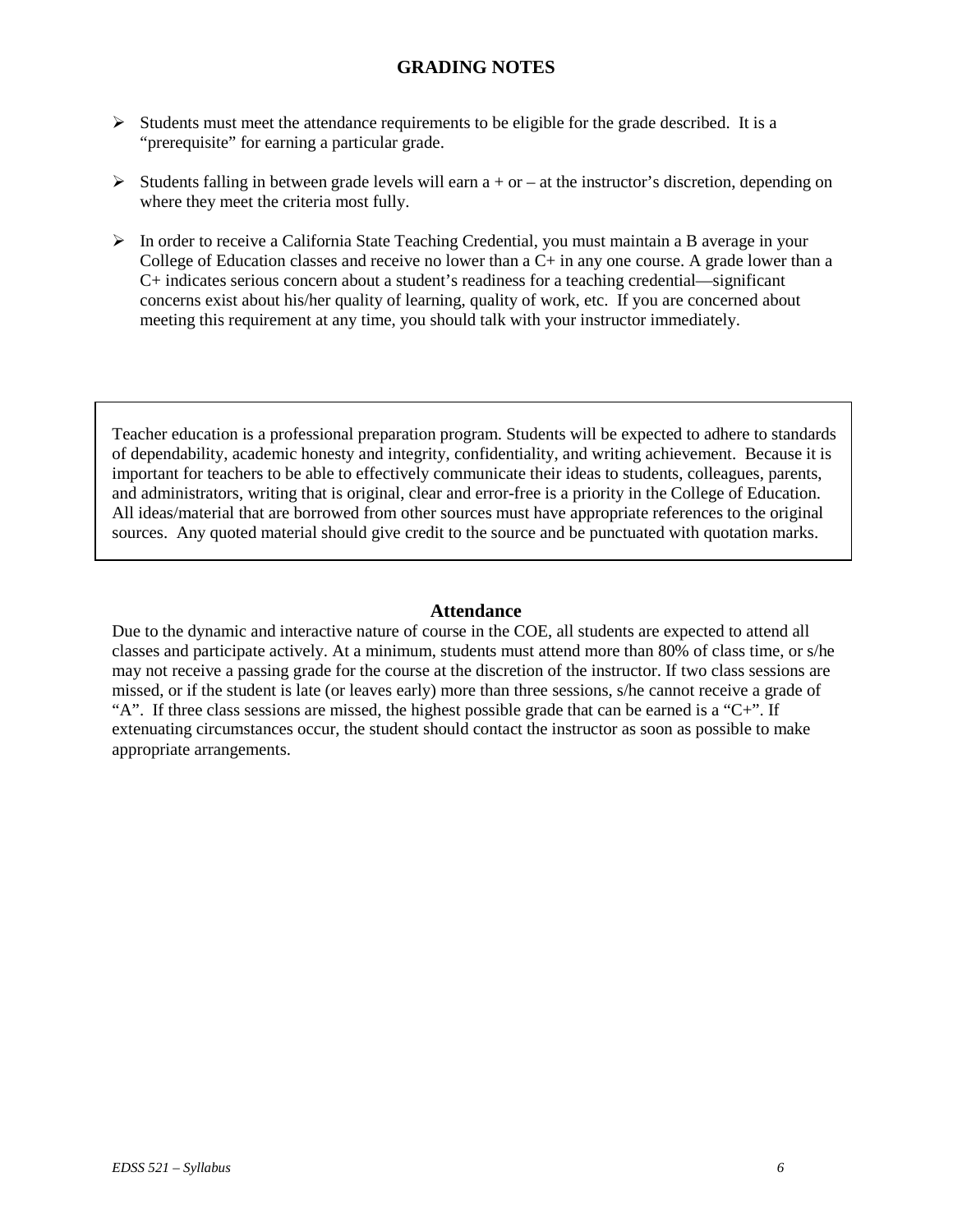| <b>Date</b>         | <b>Topic</b>                                                                                                                                                                     | <b>Reading Assignment Due</b>                                                               | <b>Assignment Due</b>                                                                                                                                         |  |  |
|---------------------|----------------------------------------------------------------------------------------------------------------------------------------------------------------------------------|---------------------------------------------------------------------------------------------|---------------------------------------------------------------------------------------------------------------------------------------------------------------|--|--|
| 9/5                 | Introductions<br>Syllabus/Jumping in!<br>What is literacy and how<br>does it relate to content-area<br>courses?                                                                  |                                                                                             |                                                                                                                                                               |  |  |
| <b>TUES</b><br>9/10 | Learning to read<br>Cycle of reading instruction                                                                                                                                 | Handout: "The Learner's<br>$\bullet$<br>Club" (Frank Smith)<br>AE: 42-48 (part of ch. 3)    | Reader response of your<br>$\bullet$<br>choice (Smith response<br>required; AE response<br>optional)<br>Literacy autobiography<br>٠<br>Pre-instruction survey |  |  |
| <b>TUES</b><br>9/17 | Reading comprehension<br>Vocabulary building<br>Supporting readers in the<br>content areas<br>Intro. case study                                                                  | RL: Ch. 1<br>RL: Ch. 3-read<br>overview closely and<br>skim the strategies<br>Choate: Ch. 5 | Reader response of your<br>choice                                                                                                                             |  |  |
| <b>TUES</b><br>9/24 | Assessing students'<br>reading/content skills<br>Assessing text levels and<br>textbooks<br>Creating a scaffolding frame                                                          | RL: Appendix C and D<br>٠                                                                   | Reader response of your<br>٠<br>choice<br>Bring content area<br>٠<br>textbook to class<br>Bring money for<br>photocopying essay texts                         |  |  |
| 10/3                | Literature circles<br>Connecting strategies to<br>content area text-working<br>with a scaffolding frame                                                                          | Two chosen essays from<br>٠<br>last class                                                   | Reader response:<br>٠<br>complete literature circle<br>role.<br>Bring RL to class                                                                             |  |  |
| 10/10               | Strategy<br>modeling/presentations                                                                                                                                               |                                                                                             | Finish strategy<br>presentation                                                                                                                               |  |  |
| 10/17               | 6:00-6:30: Case study<br>writing discussions (we can<br>start as early as 5:15 for<br>people who want more time)<br>7:00-8:30: Calif. Ctr. for the<br>Arts to see Jonathon Kozol |                                                                                             | Case study notes                                                                                                                                              |  |  |
| 10/24               | Struggling readers<br>$2nd$ language acquisition                                                                                                                                 | AE: Ch. 1 and 2<br>٠<br>RL: Ch. 5 overview and<br>skim the types of<br>strategies described | AE: Reader response of<br>٠<br>your choice<br>RL: respond by choosing<br>one strategy you<br>especially like and                                              |  |  |

# **Tentative Calendar (Subject to Change)**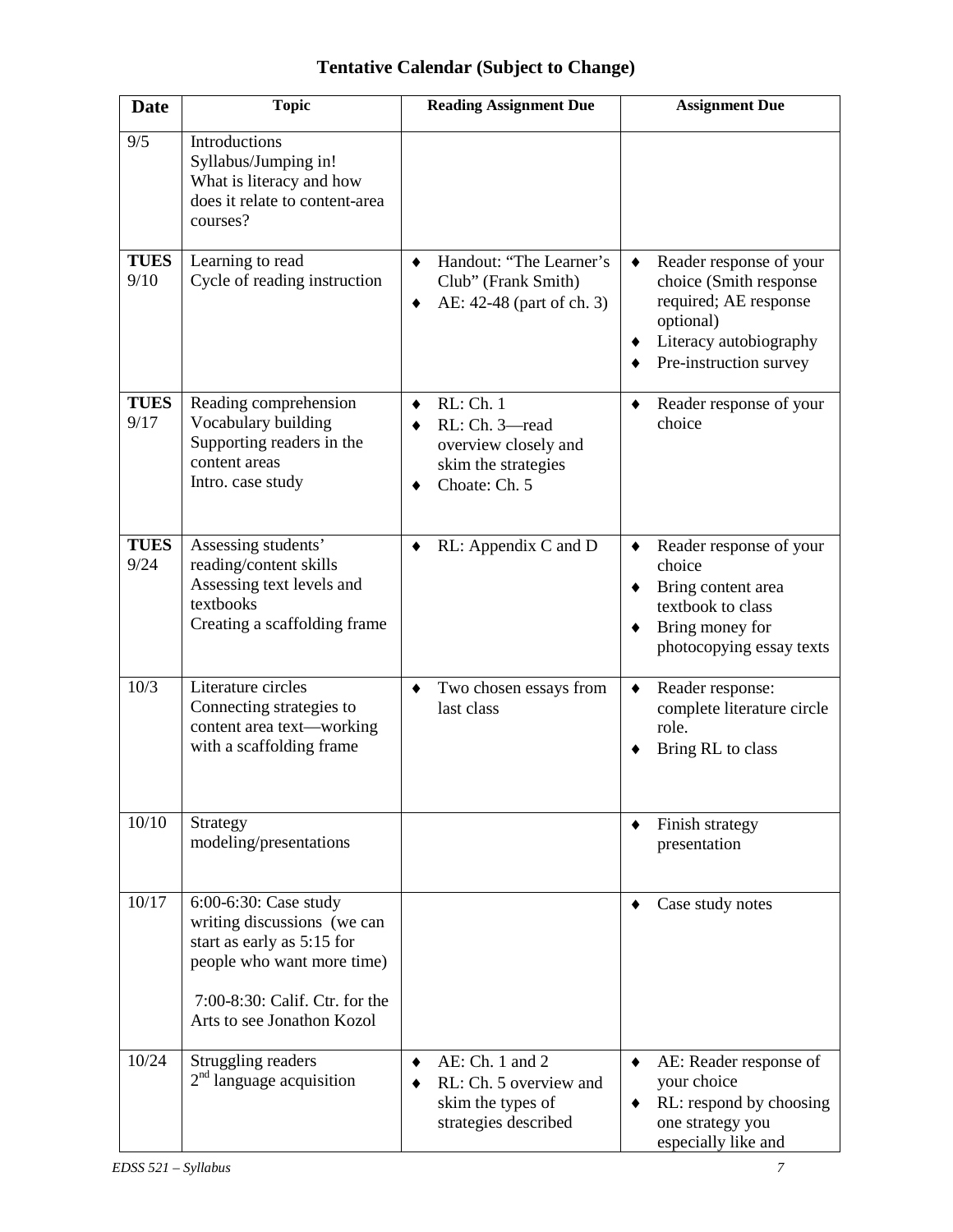|                          |                                                                                                                   |                                                                                                                  | reflecting on how you'd<br>use it                                                                                                                                                                   |  |  |
|--------------------------|-------------------------------------------------------------------------------------------------------------------|------------------------------------------------------------------------------------------------------------------|-----------------------------------------------------------------------------------------------------------------------------------------------------------------------------------------------------|--|--|
| <b>TUES</b><br>10/29     | Case study-reader response<br>groups<br>$2nd$ language strategies<br>Reading critically-adding<br>to the scaffold | AE: Ch. 4<br>$\bullet$<br>ELL content-area article<br>RL: Ch. 6 overview and<br>skim the strategies<br>described | Case study rough drafts<br>٠<br>Reader response of your<br>choice for AE or article<br>RL: respond by choosing<br>٠<br>one strategy you<br>especially like and<br>reflecting on how you'd<br>use it |  |  |
| 11/7                     | Case study implications<br>Computer lab for media<br>"reading"                                                    |                                                                                                                  | Case study final draft<br>٠                                                                                                                                                                         |  |  |
| 11/14                    | Writing in the content areas                                                                                      | WTL: Ch. 1, 2, 4 & 5<br>٠                                                                                        | Reader response of your<br>٠<br>choice<br>Bring content area<br>textbook                                                                                                                            |  |  |
| 11/21                    | Writing in the content areas                                                                                      | WTL: Ch. 9-11<br>٠<br>RL: Ch. 9 overview;<br>٠<br>skim strategies                                                | WTL: Reader response<br>٠<br>of your choice<br>RL: respond by choosing<br>one strategy you<br>especially like and<br>reflecting on how you'd<br>use it<br>Website table due                         |  |  |
| <b>TUES</b><br>11/26     | Writing in the content areas<br>Developing group strategy<br>presentations                                        | Choate: Ch. 8<br>٠                                                                                               |                                                                                                                                                                                                     |  |  |
| 12/5                     | Lesson plans critique<br>Start strategy presentations                                                             |                                                                                                                  | Two lesson plans-<br>complete but rough<br>Strategy presentation                                                                                                                                    |  |  |
| 12/12                    | Finish strategy presentations                                                                                     |                                                                                                                  | Two lesson plans—final<br>drafts<br>Strategy presentation                                                                                                                                           |  |  |
| 12/19<br>$6:45-$<br>8:45 | Content area<br>reflection/connections<br>Career seminar guest speaker                                            |                                                                                                                  | Connections paper<br>Course grade rationale                                                                                                                                                         |  |  |